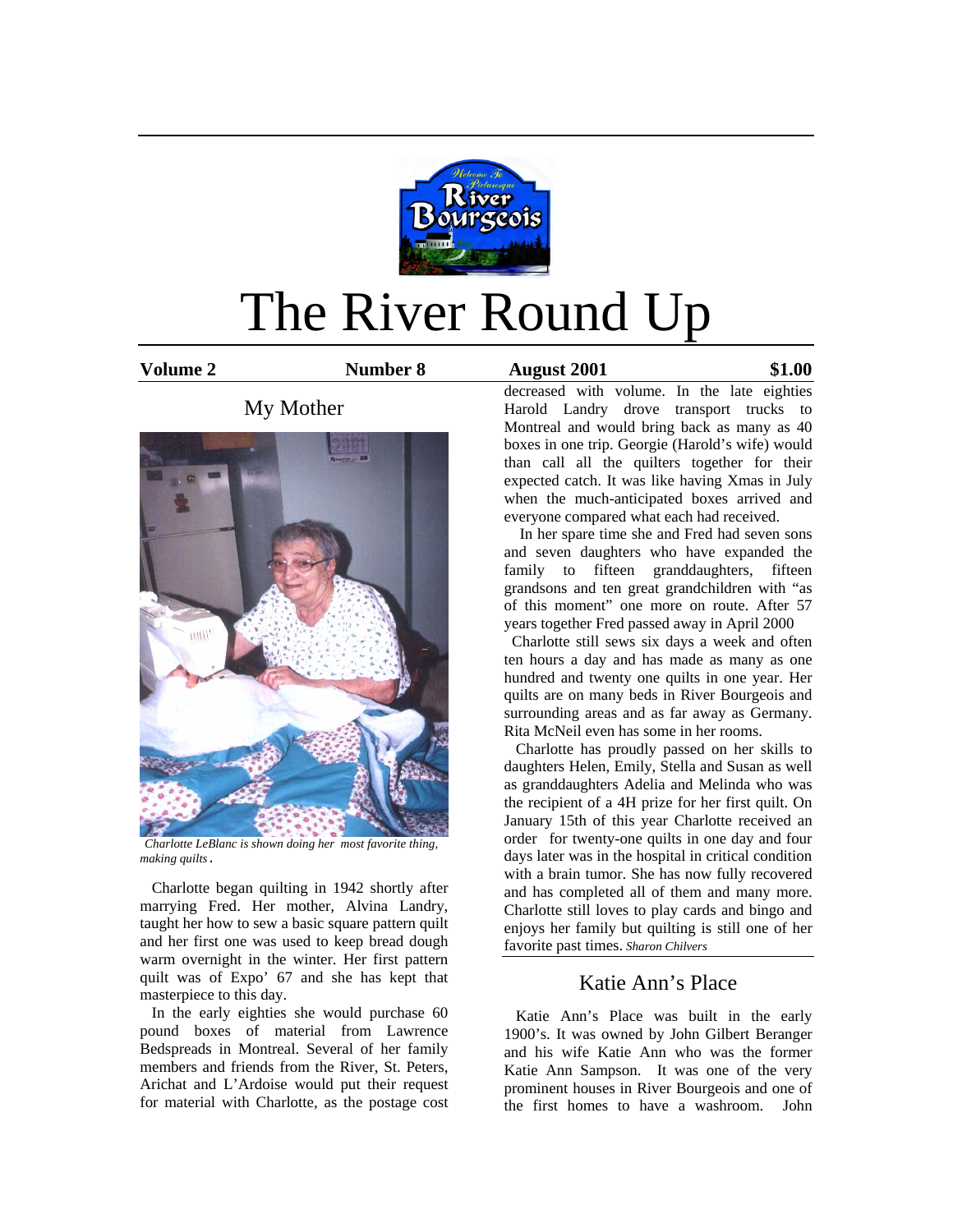Gilbert was a Captain and worked at sea so he was frequently absent from the house but Katie Ann and her two daughters lived there. When John Gilbert died in 1930, Katie Ann would travel to the States where her daughters then lived to spend time with them. In 1939 she married John P. Burke who was a grandfather to Bernard Burke. In the latter years the house served as a summer home for Katie Ann and her two girls.



In 1997, the house was bought by Bernard  $\&$ Mary Burke from Katie Ann's two daughters Josephine Veo and Stella Hinds. Since then they have renovated and restored the entire house. Juniper flooring has been laid throughout the house and the veranda that once was there has been rebuilt. The house still contains some furniture that belonged to Katie Ann and her first husband.

 Because of the family's relationship to Katie Ann, Bernard and Mary decided to call the house Katie Ann's Place in memory of her. It is now used as a summer home to accommodate visitors to the area. Anyone wishing to see the house or wish to rent it during the summer may contact Bernard or Mary at 535-2855 or visit the website at *http://www.communitycalendar.ns.ca/business fliers/katieann.htm Brenda Burke*

# **Community Services Society**

The RBCSS is having a website constructed to present information regarding the society such as history and mission statement, former chairpersons, committee heads etc. Information re Hall bookings, meetings and upcoming events will also be available.

 The Society has received \$1,000.00 grant through N.S. Power Good Neighbor Program for our Playground Renovation*.* 

A Youth Development Committee under Chairperson Rose Merrick is busy preparing for activities for our youth with plans to reinstate Teen Dances**.** 

Volunteers are urgently needed to help out with Friday night Bingos. Together with the Annual Festival this is our main source of income for the year. Monies raised are used to support the Tara Lynne Center, Funeral Home, Ball field, Tennis Court etc. Please call Joan Burke @ 535-2557 if you can work even the occasional Friday evening.

## RB *C@p* Site

 Greetings from the RB C@P site. The summer is well underway for the four students working here. Brenda Burke, Peter Tanner and Michael Sampson and I are all working in and around the cap site. Brenda is our Marketing Assistant who will promote the cap site as well as plan camps and special interest events. I am Special Project Coordinator which includes typing the River Round Ups from the 1940's, 50's and 60's and burning them to CD's.



*Left to right: Michael, Peter, Jackie and Brenda.* 

 Peter is usually found outside the cap site. He performs regular maintenance and works at the overall upkeep of the Tara Lynne Center and surrounding area. Last but not least is Michael who is Festival Assistant and has been working diligently with the Festival Committee planning events for the long weekend in Sept. Besides these duties, we are available in the cap site to give help to anyone who may need it.

 Brenda and I will be returning to St. FX in the fall for our Junior year. Peter will be going into Gr. 11 at the Richmond Academy and Michael will be going back to the NSCC for his second year. Student Funding is provided by grants from HRDC, Student Employment and the provincial government.

 All the workers wish everyone a safe and happy summer. Come in and visit us and keep on computing! *Jackie Digout*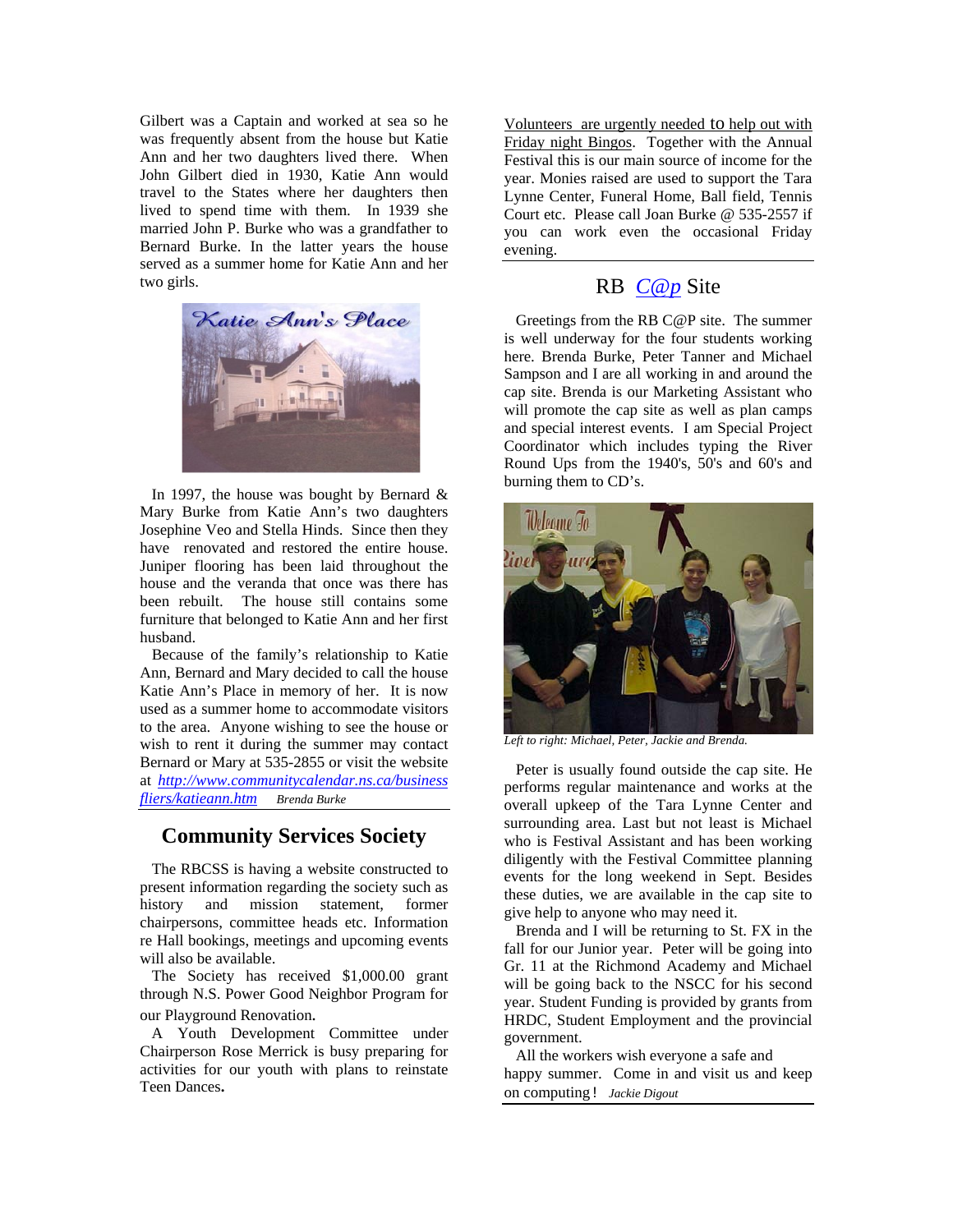#### **Canada Day 2001**



*Planting of the tree* 

 Another successful Canada Day was held at River Bourgeois through the help of the Technology and Training Center summer students who organized activities for kids and the planting of our 2nd Canada Day tree on the grounds. Agnes Baxter led the singing of O Canada followed by many lively games, prizes, hot dogs and pop. Funding was provided by the Municipality and we wish to thank the students for doing such a great job.

#### Festival

 The 23rd Annual RB Festival will be held the week of August 29th to September 3rd. Some of the events to watch for are: the Heritage Walk, which will feature points of interest and a brochure with historical pictures and facts: the Adult dance, which will have advance tickets sold as well as at the door. The band is "Rockin' Country" which plays a wide variety of music including 50's, 60's and current; Merchandise Bingo for which we are asking for donations of prizes or Canadian Tire money which can be dropped off at the Church or Howard's Grocery; Teen dance;Comedy Hour; Men's Breakfast;Lob Ball Tournament; Seniors Bingo and Craft day and a Potluck Supper. For new and more detailed listing on events check the schedule, which will be posted on the Internet at www.communitycalendar.ns.ca by August 10th. or contact me as the festival assistant at 535- 3251 or Glenda at 535-3141. *Michael Sampson*

## Weddings

Brewer –Touesnard –Pamela and Allan (Ann & Alfred) were married at St. John the Baptist Church on July  $21<sup>st</sup>$ . Allan is employed at Stora and they have settled in River Bourgeois.

Landry-Bartlett-Karen, daughter of Sandra & George Landry married Robert Bartlett on July 7th at St. John the Baptist Church. Karen is a nurse at the IWK hospital and Robert is a councillor at a group home in Halifax where they will be living.

MacDormand-Bourque-Brandie and Michael were married in Pettawawa on July 21<sup>st</sup>.Michael is the son of Richard (Joe P) formerly of the South Side.

Sampson-MacDonald-Claire, daughter of Ann & Bucky Sampson was married July 14<sup>th</sup> at St. John the Baptist Church to John MacDonald of Kingsville. Claire is employed by Home Care Nova Scotia and works out of Inverness and Richmond counties. Johnny is employed by USG Port Hawkesbury. Claire and Johnny will be living in Kingsville.

### Graduations

Burke-Kara-Leigh, daughter of Margie and Roderick Burke graduated with her degree in Social Work from Dalhousie University .She is presently working at a half-way house in Dartmouth.

LeBlanc-Stephanie, daughter of Gloria and Kenneth graduated in cosmetology from Ackerly College in Dartmouth in July.

Landry-Tracy, daughter of Sandra and George also graduated with her degree in Social Work from Dalhousie University. She has accepted a job with Lunenburg Co. Children's aid Society.

Stone –Tanya, daughter of Jocelyn and the late Lloyd Stone graduated from the Success Business College in Truro with her Diploma in Travel and Tourism. She is presently doing her Practicum with Tourism NS in St. Peters.

Touesnard-Joseph, son of Denise and Melvin graduated from Richmond Academy in June. We wish to apologize to Joey for leaving off his name in our list of last months graduates. He will be taking a well digging course in North Sydney in the fall.

#### Deaths

Aitken-Our sympathy to Cathy and Brian Aitken and family on the death of Brian's parents, Pauline and John Aitken who died recently in Montreal.

Bona-Clarissa, wife of Rodney and mother of Megan and Jordan died July  $5<sup>th</sup>$  of Cancer at the age of 32. She was the daughter of Norman and